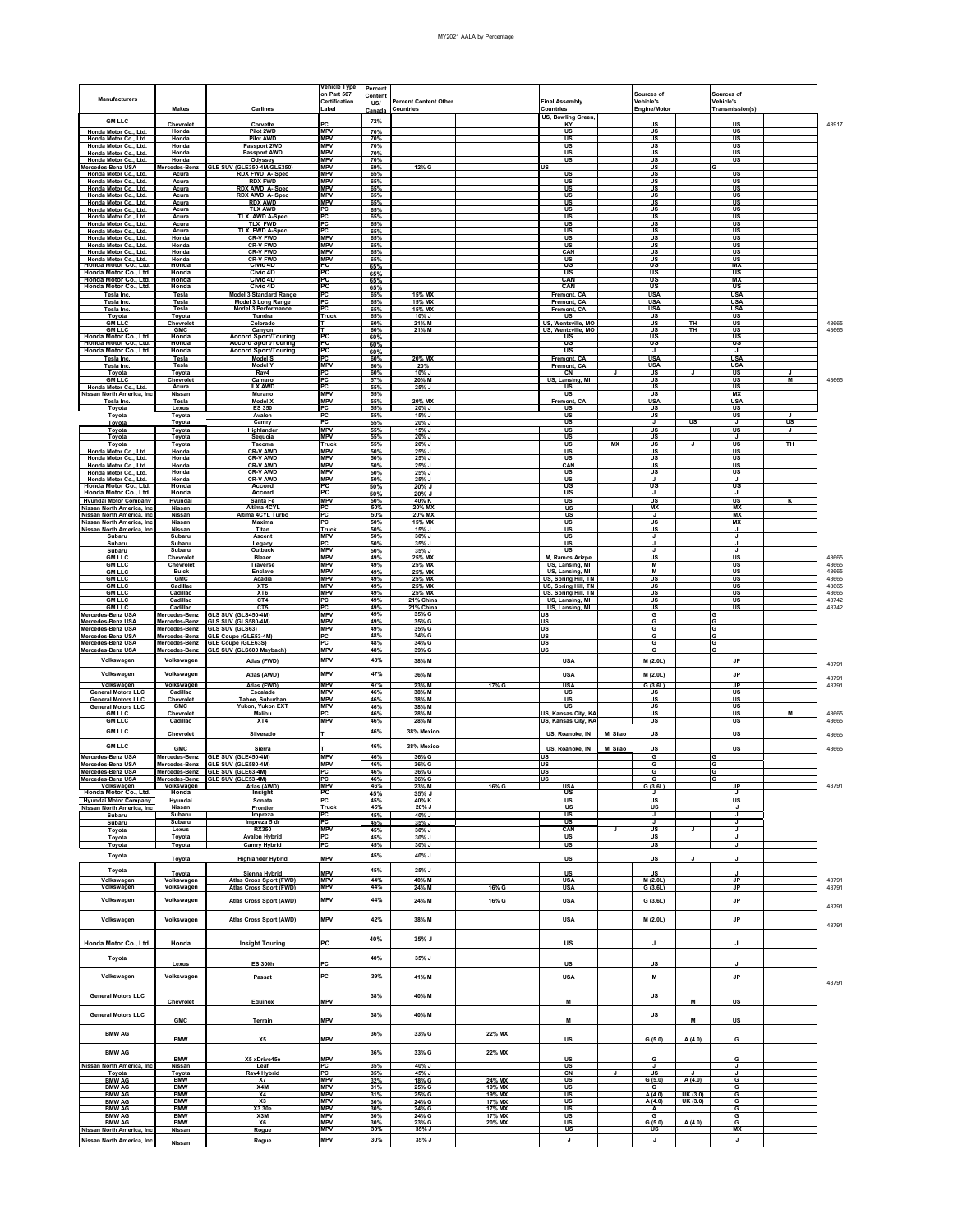| Toyota                                                       | Lexus                          | <b>RX450h</b>                                                       | MPV                      | 30%               | 55% J                  |                  | CAN               |    |           |            | J.            |                              |                                                                                                                                      |
|--------------------------------------------------------------|--------------------------------|---------------------------------------------------------------------|--------------------------|-------------------|------------------------|------------------|-------------------|----|-----------|------------|---------------|------------------------------|--------------------------------------------------------------------------------------------------------------------------------------|
| Toyota                                                       | Toyota                         | Corolla                                                             | PC.                      | 30%               | 55% J                  |                  |                   | US | US        |            |               |                              |                                                                                                                                      |
| Honda Motor Co., Ltd.                                        | Honda                          | <b>HR-V FWD</b>                                                     | WPV                      | 20%               | 40% MX                 | 20% J            | <b>MX</b>         |    | <b>US</b> |            | <b>MX</b>     |                              |                                                                                                                                      |
| Honda Motor Co., Ltd.                                        |                                |                                                                     |                          | 20%               | 35% MX                 | 20% J            |                   |    |           |            |               |                              |                                                                                                                                      |
|                                                              | Honda                          | HR-V AWD                                                            | MPV                      |                   |                        |                  | <b>MX</b>         |    | US        |            | Ind           |                              |                                                                                                                                      |
| Honda Motor Co., Ltd.                                        | Honda                          | Civic 5Dr                                                           | PC                       | 20%               | 20% UK                 | 20% J            | UK                |    | л         |            | US            |                              |                                                                                                                                      |
| Honda Motor Co., Ltd.                                        | Honda                          | Civic 5Dr                                                           | PC                       | 20%               | 20% UK                 | 20% J            | UK                |    |           |            | Ind           |                              |                                                                                                                                      |
| Honda Motor Co., Ltd.                                        |                                |                                                                     |                          | 20%               | 20% UK                 | 20% J            |                   |    |           |            |               |                              |                                                                                                                                      |
|                                                              | Honda                          | Civic 5Dr                                                           | <b>PC</b>                |                   |                        |                  | UK                |    | US        |            |               |                              |                                                                                                                                      |
| Nissan North America, Inc                                    | Nissan                         | NV200 Cargo                                                         | Truck                    | 20%               | 60% MX                 | 15% J            | M)                |    | <b>MX</b> |            | MX            |                              |                                                                                                                                      |
| Mercedes-Benz USA                                            | Mercedes-Benz                  | C-Class Sedan (C300/C300-4M)                                        | PC                       | 19%               | 34% SA                 | 30% G            | <b>SA</b>         |    | <b>US</b> |            | G             |                              |                                                                                                                                      |
| Mercedes-Benz USA                                            | Mercedes-Benz                  | GLC SUV (GLC300)                                                    | <b>MPV</b>               |                   |                        |                  | G                 |    | US        |            | G             |                              |                                                                                                                                      |
|                                                              |                                |                                                                     |                          | 19%               | 58% G                  |                  |                   |    |           |            |               |                              |                                                                                                                                      |
| Mercedes-Benz USA                                            | Mercedes-Benz                  | GLC SUV (GLC300-4M)                                                 | <b>MPV</b>               | 17%               | 58% G                  |                  | G                 |    | US        |            | G             |                              |                                                                                                                                      |
| Mercedes-Benz USA                                            | Mercedes-Benz                  | GLC Coupe (GLC300-4M)                                               | PC                       |                   |                        |                  | G                 |    | US        |            | G             |                              |                                                                                                                                      |
|                                                              |                                |                                                                     |                          | 16%               | 60% G                  |                  |                   |    |           |            |               |                              |                                                                                                                                      |
| <b>Jaguar Land Rover</b><br>Limited                          |                                | E-Pace (I4-296 HP)                                                  | MPV                      | 15%               | 63% G                  | 20% UK           |                   |    |           |            |               |                              |                                                                                                                                      |
|                                                              | <b>Land Rover</b>              |                                                                     |                          |                   |                        |                  | AU                |    | UK        |            | US            |                              |                                                                                                                                      |
| Nissan North America, Inc                                    | Nissan                         | Kicks                                                               | PC                       | 15%               | 70% MX                 |                  | MX                |    | <b>MX</b> |            | MX            |                              |                                                                                                                                      |
| Nissan North America, Inc                                    |                                |                                                                     |                          | 15%               | 60% MX                 |                  |                   |    |           |            |               |                              |                                                                                                                                      |
|                                                              | Nissan                         | Sentra                                                              | PC                       |                   |                        |                  | MX                |    | <b>MX</b> |            | MX            |                              |                                                                                                                                      |
| Nissan North America, Inc                                    | Nissan                         | Versa Sedan                                                         | PC                       | 15%               | 70% MX                 |                  | <b>MX</b>         |    | <b>MX</b> |            | <b>MX</b>     |                              |                                                                                                                                      |
| Jaguar Land Rover<br>Limited                                 |                                | E-Pace (I4-246 HP)                                                  |                          | 14%               | 62% G                  | 21% UK           |                   |    |           |            |               |                              |                                                                                                                                      |
|                                                              | <b>Land Rover</b>              |                                                                     | <b>MPV</b>               |                   |                        |                  | AU                |    | UK        |            | US            |                              |                                                                                                                                      |
| <b>BMW AG</b>                                                | <b>BMW</b>                     | 330e Sedan                                                          | PC                       | 10%               | 35% G                  | 25% MX           | M                 |    | G         |            | G             |                              |                                                                                                                                      |
| <b>BMW AG</b>                                                |                                |                                                                     |                          | 10%               | 35% G                  | 25% MX           |                   |    |           |            |               |                              |                                                                                                                                      |
|                                                              | <b>BMW</b>                     | 3 Series Sedan                                                      | PC                       |                   |                        |                  |                   |    | G(3,3)    | A (3.4)    | G             |                              |                                                                                                                                      |
| Honda Motor Co., Ltd.                                        | Honda                          | Clarity                                                             | PC                       | 10%               | 85% J                  |                  | J                 |    | J         |            | J             |                              |                                                                                                                                      |
| Nissan North America, Inc                                    |                                |                                                                     |                          | 10%               | 55% MX                 | 20% J            |                   |    |           |            |               |                              |                                                                                                                                      |
|                                                              | Infiniti                       | QX50                                                                | WPV                      |                   |                        |                  | <b>MX</b>         |    |           |            | <b>MX</b>     |                              |                                                                                                                                      |
| Volkswagen                                                   | Volkswagen                     | Golf GTI (manual)                                                   | PC                       | 10%               | 27%M                   | 24%G             | м                 |    | м         |            | G             |                              |                                                                                                                                      |
| Volkswagen                                                   | Volkswagen                     | Golf GTI (automatic)                                                | PC                       | 10%               | 27%M                   | 24%G             | м                 |    | M         |            | G             |                              |                                                                                                                                      |
| <b>Jaguar Land Rover</b>                                     |                                |                                                                     |                          |                   |                        |                  |                   |    |           |            |               |                              |                                                                                                                                      |
| Limited                                                      | <b>Land Rover</b>              | Range Rover Evoque                                                  | MPV                      | 9%                | 54% UK                 | 15% G            | UK                |    | UK        |            | US            |                              |                                                                                                                                      |
| Jaguar Land Rover<br>Limited                                 |                                | <b>Range Rover Velar</b><br>(2.0L 14 Gasoline Turbocharged)         | <b>MPV</b>               | 8%                | 60% UK                 |                  |                   |    | UK        |            | G             |                              |                                                                                                                                      |
| <b>Jaguar Land Rover</b>                                     | <b>Land Rover</b>              | <b>Range Rover Velar</b>                                            |                          |                   |                        |                  | <b>UK</b>         |    |           |            |               |                              |                                                                                                                                      |
| Limited                                                      | <b>Land Rover</b>              | (3.0L V6 Gasoline Supercharged)                                     | MPV                      | 8%                | 60% UK                 |                  | UK                |    | UK        |            | G             |                              |                                                                                                                                      |
| Volkswagen                                                   | Volkswagen                     | Golf (manual)                                                       | PC                       | 8%                | 27%M                   | 16%BR            | м                 |    | BR        |            | JP            |                              |                                                                                                                                      |
|                                                              |                                |                                                                     |                          |                   |                        |                  |                   |    |           |            |               |                              |                                                                                                                                      |
| Volkswagen                                                   | Volkswagen                     | Golf (automatic)                                                    | PC                       | 8%                | 27%M                   | 16%BR            | м                 |    | <b>BR</b> |            | <b>JP</b>     |                              |                                                                                                                                      |
| <b>Jaguar Land Rover</b><br>Limited                          |                                |                                                                     |                          | 7%                | 50% UK                 |                  |                   |    |           |            |               |                              |                                                                                                                                      |
|                                                              | <b>Land Rover</b>              | <b>Discovery Sport</b>                                              | MPV                      |                   |                        |                  | UK                |    | UK        |            | US            |                              |                                                                                                                                      |
| Volkswagen                                                   | Volkswagen                     | Tiguan (FWD)                                                        | MPV                      | 7%                | 37% M                  |                  | M                 |    | M         |            | JP            |                              |                                                                                                                                      |
| Volkswagen                                                   | Volkswagen                     | Tiguan (AWD)                                                        | <b>MPV</b>               | 7%                | 35% M                  |                  | М                 |    | м         |            | JP            |                              |                                                                                                                                      |
| Volkswagen                                                   | Volkswagen                     | Jetta (automatic)                                                   | PC                       | 6%                | 32%M                   | 16%BR            | M                 |    | <b>BR</b> |            | JP (auto.)    |                              |                                                                                                                                      |
| Volkswagen<br><b>BMW AG</b>                                  | Volkswagen<br><b>BMW</b>       | Jetta GLI (manual)<br>2 Series Coupe/Convertible                    | PC<br>PC                 | 6%<br>5%          | 35%M<br>65% G          | 17%G             | M<br>G            |    | м<br>G    |            | G (man.)<br>G |                              |                                                                                                                                      |
|                                                              |                                |                                                                     |                          |                   |                        |                  |                   |    |           |            |               |                              |                                                                                                                                      |
| <b>BMW AG</b>                                                | <b>BMW</b>                     | 2 Series Gran Coupe                                                 | PC                       | 5%                | 45% G                  |                  | G                 |    | G         |            |               |                              |                                                                                                                                      |
| <b>BMW AG</b>                                                | <b>BMW</b>                     | 330e Sedan                                                          | PC                       | 5%                | 55% G                  |                  | G                 |    | G         |            | G             |                              |                                                                                                                                      |
| <b>BMW AG</b><br><b>BMW AG</b>                               | <b>BMW</b><br><b>BMW</b>       | 3 Series Sedan<br>4 Series Coupe/Convertible                        | PC<br>PC                 | 5%<br>5%          | 55% G<br>55% G         |                  | G<br>G            |    | G<br>G    |            | G<br>G        |                              |                                                                                                                                      |
| <b>BMW AG</b><br><b>BMW AG</b>                               | <b>BMW</b><br><b>BMW</b>       | 5 Series Sedan<br>7 Series Sedan                                    | PC<br>PC                 | 5%<br>5%          | 55% G<br>60% G         |                  | G<br>G            | А  | G<br>G    |            | G<br>G        |                              |                                                                                                                                      |
| <b>BMW AG</b>                                                | <b>BMW</b>                     |                                                                     | PC                       | 5%                | 60% G                  |                  | G                 |    | G         |            | G             |                              |                                                                                                                                      |
| <b>BMW AG</b><br><b>BMW AG</b>                               | <b>BMW</b><br><b>BMW</b>       | 8 Series Coupe/Convertible<br>8 Series Gran Coupe<br>X <sub>1</sub> | PC<br><b>MPV</b>         | 5%<br>5%          | 60% G<br>50% G         |                  | G<br>G            | N  | G<br>G    |            | G<br>J        |                              |                                                                                                                                      |
| <b>BMW AG</b>                                                | <b>BMW</b>                     | $x_{2}$                                                             | WPV                      | 5%                | 45% G                  |                  | G                 |    | G         |            | J             |                              |                                                                                                                                      |
| <b>BMW AG</b>                                                | <b>BMW</b>                     | Z4                                                                  | PC                       | 5%                | 50% G                  | 15% PL           | Α                 |    | G         |            | G             |                              |                                                                                                                                      |
| <b>BMW AG</b>                                                | <b>BMW</b>                     | i3                                                                  | PC                       | 5%                | 35% G                  | 20% CH           | G                 |    | G         |            | G             |                              |                                                                                                                                      |
| <b>BMW AG</b>                                                | <b>BMW</b>                     | Cooper Hard Top 2 Door                                              | PC                       | 5%                | 35% G                  | 20% UK           | UK                |    | G         |            | G             | J (JCW Auto)                 |                                                                                                                                      |
| <b>BMW AG</b>                                                |                                |                                                                     |                          | 5%                | 35% G                  | 20% UK           |                   |    |           |            |               |                              |                                                                                                                                      |
|                                                              | <b>BMW</b>                     | Cooper Hard Top 4 Door                                              | PC                       |                   |                        |                  | UK                |    | G         |            | G             |                              |                                                                                                                                      |
| <b>BMW AG</b>                                                | <b>BMW</b>                     | <b>Cooper Convertible</b>                                           | PC                       | 5%                | 35% G                  | 25% UK           | N                 |    | G         |            | G             | J (JCW Auto)<br>J (JCW Auto, |                                                                                                                                      |
| <b>BMW AG</b>                                                | <b>BMW</b>                     | <b>Cooper Clubman</b>                                               | PC                       | 5%                | 35% G                  | 20% UK           | UK                |    | G         |            | G             | AWD)                         |                                                                                                                                      |
| <b>BMW AG</b>                                                | <b>BMW</b>                     |                                                                     | <b>MPV</b>               | 5%                | 30% G                  | 15% UK           | N                 |    | UK        | G<br>Auto) | G             | JCW A<br>AWD)                |                                                                                                                                      |
| <b>BMW AG</b>                                                |                                | <b>Cooper Countryman</b>                                            |                          | 5%                | 50% G                  | 15% A            |                   |    |           |            |               |                              |                                                                                                                                      |
|                                                              | Toyota                         | Supra                                                               | PC                       |                   |                        |                  | A                 |    | G         |            | G             |                              |                                                                                                                                      |
| <b>Rolls-Royce Motor</b>                                     | Rolls-Royce                    | Phantom                                                             | PC                       | 5%                | 60% G                  | 15% UK           | UK                |    | G         |            | G             |                              |                                                                                                                                      |
| <b>Rolls-Royce Motor</b>                                     | Rolls-Royce                    | Ghost                                                               | PC                       | 5%                | 60% G                  | 15% UK           | UK                |    | G         |            | G             |                              |                                                                                                                                      |
| <b>Rolls-Royce Motor</b>                                     | Rolls-Royce                    | Wraith                                                              | PC                       | 5%                | 60% G                  | 15% UK           | UK                |    | G         |            | G             |                              |                                                                                                                                      |
| Rolls-Royce Motor                                            | Rolls-Royce                    | Dawn                                                                | PC                       | 5%                | 60% G                  | 15% UK           | UK                |    | G         |            | G             |                              |                                                                                                                                      |
| <b>Rolls-Royce Motor</b><br>Hvundai Motor Company            | Rolls-Royce<br>Genesis         | Cullinan<br>G70                                                     | <b>MPV</b><br>PC         | 5%<br>5%          | 60% G<br>80% K         | 15% UK           | UK<br>K           |    | G<br>К    |            | G<br>κ        |                              |                                                                                                                                      |
| <b>Hvundai Motor Company</b><br><b>Hyundai Motor Company</b> | Hyundai<br>Hyundai             | Palisade<br><b>Veloster N</b>                                       | <b>MPV</b><br>PC         | 5%<br>5%          | 80% K<br>85% K         |                  | K<br>к            |    | κ<br>к    |            | ĸ<br>κ        |                              |                                                                                                                                      |
| <b>Kia Motors</b>                                            | Kia                            | Rio                                                                 | PC                       | 5%                | 40% K                  | 50% MX           | <b>MX</b>         |    | <b>MX</b> |            | <b>MX</b>     |                              |                                                                                                                                      |
| Mercedes-Benz USA<br>Nissan North America, Inc.              | Mercedes-Benz<br><b>Nissan</b> | GLB SUV (GLB250/ GLB250-4M)<br>Armada                               | <b>MPV</b><br><b>MPV</b> | 5%<br>5%          | 44% G<br>95% J         | 40% MX           | ١X<br>J           |    | G<br>J    |            | J             |                              |                                                                                                                                      |
| Toyota                                                       | Lexus<br>Lexus                 | IS300 / 350                                                         | PC<br><b>MPV</b>         | 5%                | 95% J                  |                  | J<br>J            |    | J<br>J    |            | J<br>J        |                              |                                                                                                                                      |
| Toyota<br>Volkswagen                                         | Volkswagen                     | <b>UX Hybrid</b><br>Jetta GLI (automatic)                           | PC                       | 5%<br>5%          | 95% J<br>33%M          | 23%G             | м                 |    | M         |            | G (auto.      |                              |                                                                                                                                      |
| <b>GM LLC</b>                                                | <b>Buick</b>                   | Encore<br>Trax                                                      | <b>MPV</b>               | 4%                | 63% Korea<br>62% Korea |                  | K, Bupyeong       |    | А<br>А    |            | к             |                              |                                                                                                                                      |
| <b>GM LLC</b><br>Jaguar Land Rover                           | Chevrolet<br>Jaguar            | <b>XF - P250 RWD</b>                                                | MPV<br>PC                | 4%<br>4%          | 50% UK                 | 43% G            | K, Bupyeong<br>UK |    | UK        |            | κ<br>G        |                              |                                                                                                                                      |
| Jaguar Land Rover<br>Mercedes-Benz USA                       | Jaguar<br>Mercedes-Benz        | <b>XF - P300 AWD</b><br>A-Class Sedan (A220/ A220-4M)               | PC                       | 4%<br>4%          | 48% G<br>46% G         | 46% UK<br>37% MX | UK<br><b>MX</b>   |    | UK<br>G   |            | G             |                              |                                                                                                                                      |
| Volkswagen                                                   | Volkswagen                     | Jetta (manual)                                                      | $_{\rm PC}^{\rm PC}$     | 4%                | 34%M                   | 17%BR            | M                 |    | <b>BR</b> |            | $G$ (man.)    |                              |                                                                                                                                      |
| <b>GM LLC</b><br><b>GM LLC</b>                               | Chevrolet<br><b>Buick</b>      | Trailblazer<br><b>Encore GX</b>                                     | <b>MPV</b><br><b>MPV</b> | 3%<br>3%          | 44% Korea<br>44% Korea | 29% M<br>29% M   | к<br>к            |    | м<br>M    |            | М<br>M        |                              |                                                                                                                                      |
| Audi<br>Audi                                                 | Audi<br>Audi                   | A5 Coupe                                                            | PC                       | 2%                | 47% G                  |                  | G                 |    | н<br>н    |            | G             |                              |                                                                                                                                      |
| Audi                                                         | Audi                           | A5 Sportback 40<br>A5 Sportback 45                                  | PC<br>PC                 | 2%<br>2%          | 44% G<br>46% G         |                  | G<br>G            |    | н         |            | G<br>G        |                              |                                                                                                                                      |
| Audi<br>Audi                                                 | Audi<br>Audi                   | A645                                                                | PC<br>PC                 | 2%                | 49% G<br>48% G         |                  | G<br>G            |    | н<br>H    |            | G             |                              |                                                                                                                                      |
| Audi                                                         | Audi                           | A6 Sport 45<br>Q5                                                   | <b>MPV</b>               | $\frac{2\%}{2\%}$ | 76% M                  |                  | м                 |    | M         |            | G<br>G        |                              |                                                                                                                                      |
| Audi                                                         | Audi                           | Q5 PHEV                                                             | MPV                      | $2\%$             | 48% M                  | 19% G            | м                 |    | н         |            | G             |                              |                                                                                                                                      |
| Audi                                                         | Audi                           | SQ5                                                                 | MPV                      | 2%                | 61% M                  | 17% G            | м                 |    | н         |            | G             |                              |                                                                                                                                      |
| Mercedes-Benz USA                                            | Mercedes-Benz                  | G-Class SUV (G550/G63)                                              | <b>MPV</b>               | 2%                | 27% G                  | 26% AU           | AU                |    | G         |            | G             |                              |                                                                                                                                      |
| Audi                                                         | Audi                           | e-tron                                                              | <b>MPV</b>               |                   | 31% PL                 |                  | BE                |    | <b>PL</b> |            | Ή             |                              |                                                                                                                                      |
| Audi                                                         | Audi                           | e-tron Sportback                                                    | <b>MPV</b>               | 1%<br>1%          | 31% PL                 | 25% G<br>24% G   | BE                |    | <b>PL</b> |            | Ή             |                              |                                                                                                                                      |
| Audi<br>Audi                                                 | Audi<br>Audi                   | A5 Cabriolet<br><b>S5 Cabriolet</b>                                 | PC<br>PC                 | 1%<br>1%          | 48% G<br>45% G         | 25% H            | G<br>G            |    | H<br>н    |            | G<br>н        |                              |                                                                                                                                      |
| Audi                                                         | Audi                           | S5 Coupe                                                            | PC<br>PC                 | 1%                | 43% G                  | 30% H            | G                 |    | н         |            | G             |                              |                                                                                                                                      |
| Audi<br>Audi                                                 | Audi<br>Audi                   | <b>RS5 Coupe</b><br><b>S5 Sportback</b>                             | PC                       | 1%<br>1%          | 42%G<br>42% G          | 29% H<br>30% H   | G<br>G            |    | н<br>н    |            | н<br>н        |                              |                                                                                                                                      |
| Audi<br>Audi                                                 | Audi<br>Audi                   | <b>RS5 Sportback</b><br>A6 55                                       | PC<br>PC                 | 1%<br>1%          | 40% G<br>49% G         | 33% H<br>19% H   | G<br>G            |    | н<br>н    |            | н<br>G        |                              | 4366<br>4366<br>4366<br>4366<br>4380<br>4380<br>4380<br>4379<br>4379<br>4391<br>4393<br>4380<br>4380<br>4380<br>4380<br>4380<br>4380 |
| Audi<br>Audi                                                 | Audi<br>Audi                   | S6<br><b>RS6 Avant</b>                                              | PC<br>PC                 | 1%<br>1%          | 42% G<br>61% G         | 28% H            | G<br>G            |    | н<br>G    |            | н<br>G        |                              |                                                                                                                                      |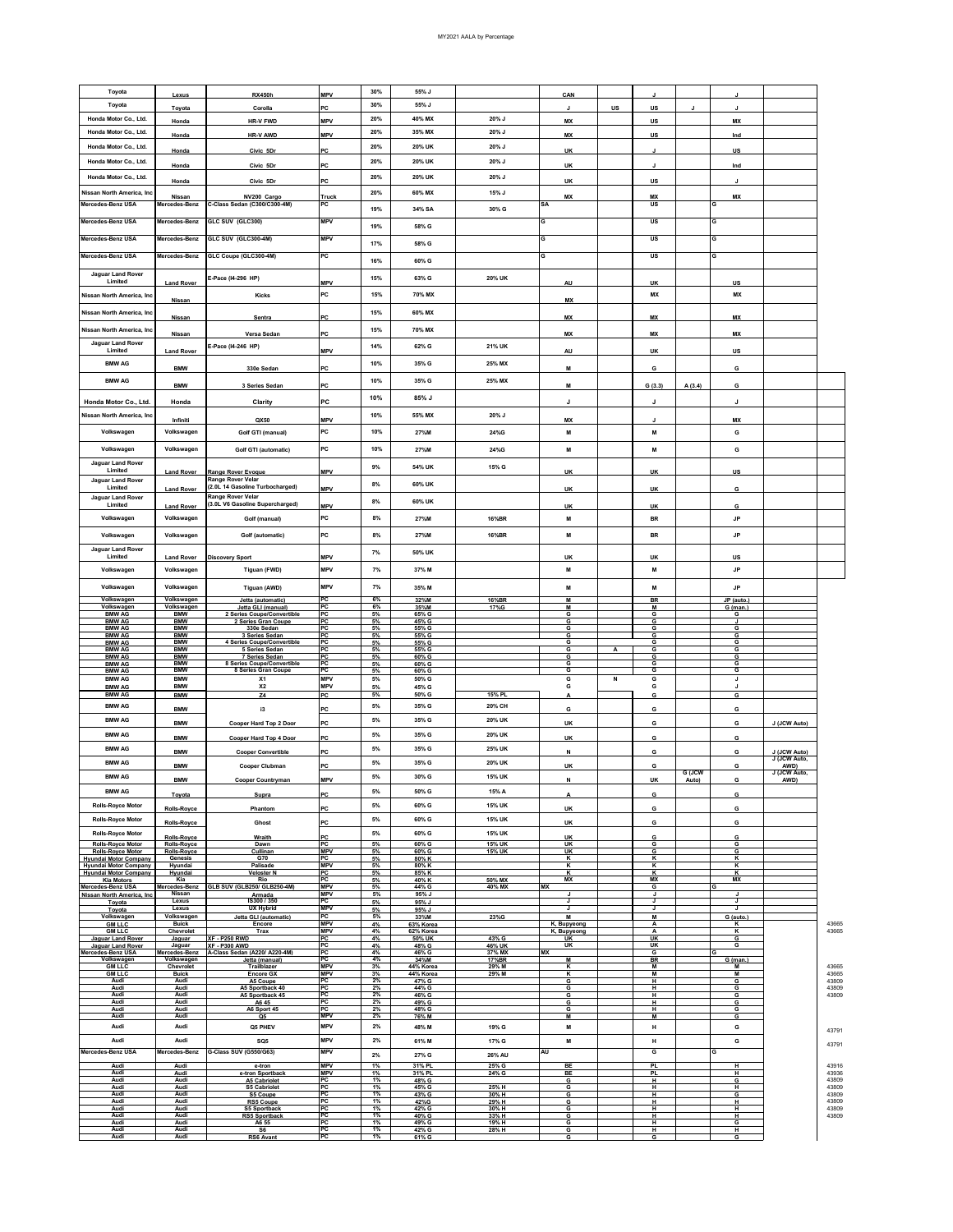| Audi                                                 | Audi                           | A6 allroad                                                               | PC                       | 1%          | 47%G             | 18% H            | G                       |                        | G         |  |
|------------------------------------------------------|--------------------------------|--------------------------------------------------------------------------|--------------------------|-------------|------------------|------------------|-------------------------|------------------------|-----------|--|
| Audi<br>Audi                                         | Audi<br>Audi                   | <b>A7</b><br>A7 PHEV                                                     | PC<br><b>PC</b>          | 1%<br>1%    | 46% G            | 20% H            | G                       | н                      | G         |  |
| Audi                                                 | Audi                           | S7                                                                       | PC                       | 1%          | 40% G<br>43% G   | 20% H<br>27% H   | G<br>G                  | н<br>н                 | G<br>н    |  |
| Audi<br>Audi                                         | Audi<br>Audi                   | A8L 55                                                                   | <b>PC</b><br>PC          | 1%<br>1%    | 48% G            | 21% H            | G                       | н                      | н<br>н    |  |
| Audi                                                 | Audi                           | A8L 60<br><b>A8L PHEV</b>                                                | PC                       | 1%          | 66% G<br>48%G    | 17% H            | G<br>G                  | G<br>н                 | G         |  |
| Audi<br>Audi                                         | Audi<br>Audi                   | S8L                                                                      | PC<br><b>MPV</b>         | 1%<br>1%    | 71% G            |                  | G                       | G                      | G         |  |
| Audi                                                 | Audi                           | Q3 40<br>Q3 45                                                           | <b>MPV</b>               | 1%          | 34% H<br>49% H   | 23% G<br>23% G   | H<br>н                  | н<br>н                 | JP.<br>G  |  |
| Audi<br>Audi                                         | Audi                           | Q7 (45 TFSI)                                                             | <b>MPV</b><br><b>MPV</b> | 1%<br>1%    | 31% SL           | 20% G            | <b>SL</b>               | н                      | H         |  |
| Audi                                                 | Audi<br>Audi                   | Q7 (55 TFSI)<br>SQ7                                                      | <b>MPV</b>               | 1%          | 28% SL<br>51% G  | 25% G<br>28% SL  | <b>SL</b><br><b>SL</b>  | н<br>G                 | н<br>G    |  |
| Audi                                                 | Audi                           | Q8                                                                       | <b>MPV</b><br><b>MPV</b> | 1%          | 28% G            | 27% SL           | <b>SL</b>               | н                      | н         |  |
| Audi<br>Audi                                         | Audi<br>Audi                   | SQ8<br><b>RS Q8</b>                                                      | <b>MPV</b>               | 1%<br>1%    | 51% G<br>45% G   | 29% SL<br>26% SL | <b>SL</b><br>SL         | G<br>G                 | G<br>G    |  |
| Audi                                                 | Audi                           | R8 Coupe RWD                                                             | PC                       | 1%          | 56% G            | 23% H            | G                       | н                      | G         |  |
| Audi                                                 | Audi                           | R8 Coupe                                                                 | PC                       | 1%          | 56% G            | 20% H            | G                       | н                      | G         |  |
| Audi                                                 | Audi                           | R8 Spyder RWD                                                            | PC                       | 1%          | 64% G            | 20% H            | G                       | н                      | G         |  |
|                                                      |                                |                                                                          |                          |             |                  |                  |                         |                        |           |  |
| Audi                                                 | Audi                           | R8 Spyder                                                                | PC                       | 1%          | 64%G             | 18%H             | G                       | н                      | G         |  |
| Audi                                                 | Audi                           | <b>TT Coupe</b>                                                          | PC                       | 1%          | 57% H            | 26% G            | н                       | н                      | G         |  |
| Audi                                                 | Audi                           | <b>TTS Coupe</b>                                                         | PC                       | 1%          | 41% H            | 34% G            | н                       | н                      | G         |  |
| Audi<br>Audi                                         | Audi<br>Audi                   | <b>TT RS Coupe</b><br><b>TT Roadster</b>                                 | PC<br>PC                 | 1%<br>1%    | 58% H<br>55% H   | 28% G<br>24% G   | н<br>н                  | н<br>н                 | G<br>G    |  |
|                                                      |                                |                                                                          |                          |             |                  |                  |                         |                        |           |  |
| <b>GM LLC</b>                                        | Chevrolet                      | Spark                                                                    | PC                       | $1\%$       | 76% Korea        |                  | K, Changwon             | A                      | к         |  |
| Jaguar Land Rover<br>Limited                         | <b>Land Rover</b>              | Defender - 90                                                            | <b>MPV</b>               | $1\%$       | 31% UK           | 19% G            | SL                      | UK                     | G         |  |
| Jaguar Land Rover                                    |                                |                                                                          | <b>MPV</b>               | $1\%$       | 31% UK           | 19% G            | <b>SL</b>               | UK                     | G         |  |
| Limited<br>Polestar                                  | <b>Land Rover</b>              | Defender - 110                                                           |                          | 1%          | 40% CH           | 20% SE           |                         |                        |           |  |
|                                                      | Polestar                       | PS1 Aut (8vxl) FWD + ERAD                                                | PC                       |             |                  |                  | CH                      | <b>SE</b>              | <b>JP</b> |  |
| Polestar                                             | Polestar                       | PS2 (Polestar 2)                                                         |                          | 1%          | 95% CH           | 5% SE            | CН                      | CH                     | CH        |  |
| <b>Porsche AG</b>                                    | Porsche                        | <b>Cayenne Turbo</b>                                                     | <b>MPV</b>               | 1%          | 51% Germany      | 25% Slovakia     | Bratislava,             | G                      |           |  |
|                                                      | Porsche                        | Cayenne Coupe Turbo                                                      | <b>MPV</b>               | 1%          | 50% Germany      | 22% Slovakia     | Slovakia<br>Bratislava, | G                      | G         |  |
| <b>Porsche AG</b>                                    |                                |                                                                          |                          |             |                  |                  | Slovakia                |                        | G         |  |
| Volkswagen                                           | Volkswagen                     | <b>Arteon FWD</b>                                                        | PC                       | 1%          | 46% G            |                  | G                       | н                      | <b>JP</b> |  |
| Volkswagen                                           | Volkswagen                     | <b>Arteon AWD</b>                                                        | PC                       | 1%          | 45% G            |                  | G                       | н                      | <b>JP</b> |  |
|                                                      |                                |                                                                          |                          |             |                  |                  |                         |                        |           |  |
| Volkswagen                                           | Volkswagen                     | ID.4                                                                     | <b>MPV</b>               | 1%          | 46% CH           | 39% G            | G                       | G                      | G         |  |
| Bentley                                              | Bentley                        | Bentayga V8                                                              | <b>MPV</b>               | 0%          | 65% G            |                  | UK                      | G                      | G         |  |
| Bentley                                              | Bentley                        |                                                                          | <b>MPV</b>               | 0%          | 64% G            |                  | UK                      | G                      | G         |  |
|                                                      |                                | <b>Bentayga Speed</b>                                                    |                          |             |                  |                  |                         |                        |           |  |
| Bentley                                              | Bentley                        | <b>Flying Spur</b>                                                       | PC                       | 0%          | 68%G             | 15% UK           | UK                      | G                      | G         |  |
| Bentley                                              |                                |                                                                          | <b>PC</b>                | 0%          | 72% G            |                  |                         | G                      | G         |  |
| Bentley                                              | Bentley                        | <b>Continental GT V8</b>                                                 |                          | 0%          | 71% G            |                  | UK                      |                        |           |  |
|                                                      | Bentley                        | <b>Continental GT Convertible V8</b>                                     | PC                       |             |                  |                  | <b>UK</b>               | G                      | G         |  |
| Bentley                                              | Bentley                        | <b>Continental GT W12</b>                                                | <b>PC</b>                | 0%          | 72% G            |                  | <b>UK</b>               | G                      | G         |  |
| Bentley                                              |                                |                                                                          |                          | 0%          | 70% G            |                  |                         |                        |           |  |
|                                                      | Bentley                        | <b>Continental GT Convertible W12</b>                                    | PC                       |             |                  |                  | UK                      | G                      | G         |  |
| <b>Hyundai Motor Company</b>                         | Hyundai                        | Elantra                                                                  | PC                       | 0%          | 95% K            |                  | К                       | ĸ                      | К         |  |
| Hyundai Motor Company                                | Hyundai                        | Kona                                                                     | <b>MPV</b>               | 0%          | 85% K            |                  | к                       |                        | К         |  |
| Hyundai Motor Company                                |                                |                                                                          |                          | 0%          | 95% K            |                  |                         |                        |           |  |
|                                                      | Hyundai                        | Kona EV                                                                  | MPV                      |             |                  |                  |                         | К                      | К         |  |
| Hyundai Motor Company                                | Hyundai                        | Sonata PHEV                                                              | PC                       | 0%          | 90% K            |                  | ĸ                       | κ                      | к         |  |
| Hyundai Motor Company                                | Hyundai                        | Tucson                                                                   | <b>MPV</b>               | $0\%$       | 85% K            |                  | ĸ                       | κ                      | к         |  |
| <b>Hyundai Motor Company</b>                         |                                |                                                                          |                          | $0\%$       | 85% K            |                  |                         |                        |           |  |
|                                                      | Hyundai                        | Veloster                                                                 | PC                       |             |                  |                  |                         |                        |           |  |
| <b>Hyundai Motor Company</b>                         | Hyundai                        | Nexo                                                                     | <b>MPV</b>               | $0\%$       | 80% K            |                  | к                       | к                      | к         |  |
| Jaguar Land Rover                                    |                                | <b>F-PACE (2.0t)</b>                                                     |                          | 0%          | 61% UK           | 15% G            |                         |                        |           |  |
| Limited<br>Jaguar Land Rover                         | Jaguar                         | F-PACE (3.0t)                                                            | <b>MPV</b>               |             |                  |                  | UK                      | UK                     | G         |  |
| Limited                                              | Jaguar                         |                                                                          | <b>MPV</b>               | 0%          | 61% UK           | 15% G            | UK                      | UK                     | G         |  |
| Jaguar Land Rover<br>Limited                         | Jaguar                         | <b>F-PACE - SVR</b>                                                      | <b>MPV</b>               | $0\%$       | 61% UK           | 11% G            | <b>UK</b>               | UK                     | G         |  |
| <b>Kia Motors</b>                                    |                                |                                                                          |                          | 0%          | 85% K            |                  |                         |                        |           |  |
|                                                      | Kia                            | Sedona                                                                   | <b>MPV</b>               |             |                  |                  | к                       | к                      | к         |  |
| <b>Kia Motors</b>                                    | Kia                            | Seltos                                                                   | <b>MPV</b>               | 0%          | 90% K            |                  |                         |                        | К         |  |
| <b>Kia Motors</b>                                    | Kia                            | Sorento Hybrid                                                           | MPV                      | 0%          | 90% K            |                  | К                       |                        | К         |  |
| <b>Kia Motors</b>                                    |                                |                                                                          |                          | 0%          | 90% K            |                  |                         |                        |           |  |
|                                                      | Kia                            | Sportage (QL)                                                            | MPV                      |             |                  |                  | Κ                       | κ                      | κ         |  |
| <b>Kia Motors</b>                                    | Kia                            | Soul                                                                     | <b>MPV</b>               | 0%          | 90% K            |                  |                         |                        |           |  |
| Lamborghini                                          | Lamborghini                    | Huracan EVO                                                              | PC                       | 0%          | 61% G            | 15% I            |                         | н                      | G         |  |
|                                                      |                                |                                                                          |                          |             |                  |                  |                         |                        |           |  |
| Lamborghini                                          | Lamborghini                    | <b>Aventador S</b>                                                       | PC                       | $0\%$       | 43% I            | 34% G            |                         |                        |           |  |
| Lamborghini                                          | Lamborghini                    | ventador SVJ                                                             |                          | 0%          | 49% I            | 29% G            |                         |                        |           |  |
| Lamborghini                                          | Lamborghini                    |                                                                          | PC                       | $0\%$       | 45% I            | 31% G            |                         |                        |           |  |
|                                                      |                                | Sian                                                                     |                          |             |                  |                  |                         |                        |           |  |
| Lamborghini                                          | Lamborghini                    | <b>URUS</b>                                                              | <b>MPV</b>               | $0\%$       | 72% G            |                  |                         | G                      | G         |  |
| Mercedes-Benz USA                                    | Mercedes-Benz                  | C-Class Sedan (C43)                                                      | PC                       | 0%          | 59% G            | 28% SA           | <b>SA</b>               | G                      | G         |  |
| Mercedes-Benz USA                                    | Mercedes-Benz                  | C-Class Sedan (C63/C63S)                                                 | PC                       | $0\%$       | 59% G            | 28% SA           | <b>SA</b>               | G                      | G         |  |
| Mercedes-Benz USA                                    | Mercedes-Benz                  | C-Class Coupe (C300/C300-4M)                                             | PC                       |             |                  |                  | G                       | G                      | G         |  |
|                                                      |                                |                                                                          |                          | 0%          | 82% G            |                  |                         |                        |           |  |
| Mercedes-Benz USA                                    | Mercedes-Benz                  | C-Class Coupe (C43)                                                      | PC                       | $0\%$       | 82% G            |                  | G                       | G                      | G         |  |
| Mercedes-Benz USA                                    | Mercedes-Benz                  | C-Class Coupe (C63/C63S)                                                 | PC                       | $0\%$       | 82% G            |                  | G                       | G                      | G         |  |
| Mercedes-Benz USA                                    | Mercedes-Benz                  | C-Class Cabriolet (C300/C300-4M)                                         | PC                       |             |                  |                  | G                       | G                      | G         |  |
|                                                      |                                |                                                                          |                          | $0\%$       | 78% G            |                  |                         |                        |           |  |
| Mercedes-Benz USA                                    | Mercedes-Benz                  | C-Class Cabriolet (C43)                                                  | PC                       | 0%          | 78% G            |                  | G                       | G                      | G         |  |
| Mercedes-Benz USA                                    | Mercedes-Benz                  | C-Class Cabriolet (C63/C63S)                                             | PC                       | $0\%$       | 78% G            |                  | G                       | G                      | G         |  |
| Mercedes-Benz USA<br>Mercedes-Benz USA               | Mercedes-Benz<br>Mercedes-Benz | E-Class Sedan (E350/E350-4M)<br>E-Class Sedan (E450-4M/ AMG E53)         | PC<br>PC                 | 0%<br>0%    | 79% G<br>79% G   |                  | G<br>G                  | G<br>G                 | G<br>G    |  |
| Mercedes-Benz USA                                    | Mercedes-Benz                  | E-Class Sedan (E63S)                                                     | PC                       | 0%          | 79% G            |                  | G                       | G                      | G         |  |
| Mercedes-Benz USA                                    | Mercedes-Benz                  | E-Class Wagon (E450-4M)                                                  | PC                       | $0\%$       | 82% G            |                  | G                       | G                      | G         |  |
| Mercedes-Benz USA<br>Mercedes-Benz USA               | Mercedes-Benz<br>Mercedes-Benz | E-Class Wagon (E63S)<br>E-Class Coupe (E450/E450-4M/AMG                  | PC<br>PC                 | 0%<br>0%    | 82% G<br>81% G   |                  | G<br>G                  | G<br>G                 | G<br>G    |  |
| Mercedes-Benz USA                                    | Mercedes-Benz                  | E-Class Cabriolet (E450/E450-4M/AMG)                                     | PC                       | 0%          | 77% G            |                  | G                       | G                      | G         |  |
| Mercedes-Benz USA                                    | Mercedes-Benz                  | CLS Coupe (CLS450/CLS450-4M/AMG                                          | <b>IPC</b>               | 0%          | 82% G            |                  | G                       | G                      | G         |  |
| Mercedes-Benz USA<br>Mercedes-Benz USA               | Mercedes-Benz<br>Mercedes-Benz | S-Class Coupe (S560-4M/S63-4M)<br>S-Class Cabriolet (S560-4M/S63-4M)     | PC<br>PC                 | 0%<br>0%    | 84% G<br>79% G   |                  | G<br>G                  | G<br>G                 | G<br>G    |  |
| Mercedes-Benz USA                                    | Mercedes-Benz                  | CLA Coupe (CLA250/CLA250-4M)                                             | PC                       | $0\%$       | 61% G            | 15% H            | H                       | G                      | G         |  |
| Mercedes-Benz USA<br>Mercedes-Benz USA               | Mercedes-Benz                  | CLA Coupe (CLA45 AMG)                                                    | PC<br><b>PC</b>          | 0%<br>0%    | 61% G<br>61% G   | 15% H<br>15%H    | H<br>H                  | G<br>G                 | G<br>G    |  |
| Mercedes-Benz USA                                    | Mercedes-Benz<br>Mercedes-Benz | CLA Coupe (CLA35 AMG)<br>GLA SUV (GLA250/GLA250-4M)                      | <b>MPV</b>               | 0%          | 73% G            |                  | G                       | G                      | G         |  |
| Mercedes-Benz USA                                    | Mercedes-Benz                  | GLA SUV (AMG GLA35 / AMG GLA45)                                          | <b>MPV</b>               | 0%          | 73% G            |                  | G                       | G                      | G         |  |
| Mercedes-Benz USA<br>Mercedes-Benz USA               | Mercedes-Benz                  | GLC SUV (GLC300)<br>GLC SUV (GLC43-4M)                                   | <b>MPV</b><br><b>MPV</b> | $0\%$<br>0% | 78% G<br>75% G   |                  | FN<br>G                 | G<br>G                 | G<br>G    |  |
| Mercedes-Benz USA                                    | Mercedes-Benz<br>Mercedes-Benz | GLC SUV (GLC63-4M)                                                       | <b>MPV</b>               | 0%          | 75% G            |                  | G                       | G                      | G         |  |
| Mercedes-Benz USA                                    | Mercedes-Benz                  | GLC Coupe (GLC300/GLC300-4M)                                             | PC                       | 0%          | 79% G            |                  | G                       | G                      | G         |  |
| Mercedes-Benz USA<br>Mercedes-Benz USA               | Mercedes-Benz<br>Mercedes-Benz | GLC Coupe (GLC43-4M)<br>GLC Coupe (GLC63-4M/GLC63S-4M)                   | PC<br>PC                 | 0%<br>$0\%$ | 79% G<br>79% G   |                  | G<br>۱G                 | G<br>G                 | G<br>G    |  |
| Mercedes-Benz USA                                    | Mercedes-Benz                  | AMG GT Coupe (AMG GT/AMG GT                                              | <b>IPC</b>               | 0%          | 84% G            |                  | ١G                      | G                      | G         |  |
| Mercedes-Benz USA                                    | Mercedes-Benz                  | AMG GT Roadster (AMG GT/ AMG GT R/ PC                                    |                          | 0%          | 80% G            |                  | G                       | G                      | G         |  |
| Mercedes-Benz USA<br>Mercedes-Benz USA               | tercedes-Benz<br>Mercedes-Benz | AMG GT 4-dr Coupe (AMG GT43 / AMG PC<br>AMG GT 4-dr Coupe (AMG GT63/ AMG | PC                       | 0%<br>0%    | 85% G<br>85% G   |                  | G<br>G                  | G<br>G                 | G<br>G    |  |
| Mercedes-Benz USA                                    | lercedes-Benz                  | A-Class Sedan (A35)                                                      | PC                       | 0%          | 71% G            |                  | G                       | G                      | G         |  |
| <b>Mitsubishi Motors</b>                             | Mitsubishi<br>Mitsubishi       | Mirage LE                                                                | PC<br>PC                 | 0%          | 92% TH           |                  | TH<br>TH                | <b>TH</b><br><b>TH</b> | <b>TH</b> |  |
| <b>Mitsubishi Motors</b><br>Mitsubishi Motors        | Mitsubishi                     | Mirage ES M/T<br>Mirage CVT ES                                           | PC                       | 0%<br>$0\%$ | 91% TH<br>92% TH |                  | <b>TH</b>               | <b>TH</b>              | TH<br>TH  |  |
|                                                      |                                | Mirage SE                                                                | PC                       | 0%          | 91% TH           |                  | TH                      | TH                     | TH        |  |
| <b>Mitsubishi Motors</b><br><b>Mitsubishi Motors</b> | Mitsubishi<br>Mitsubishi       | Mirage CE                                                                | PC                       | $0\%$       | 89% TH           |                  | TH                      | TH                     | TH        |  |